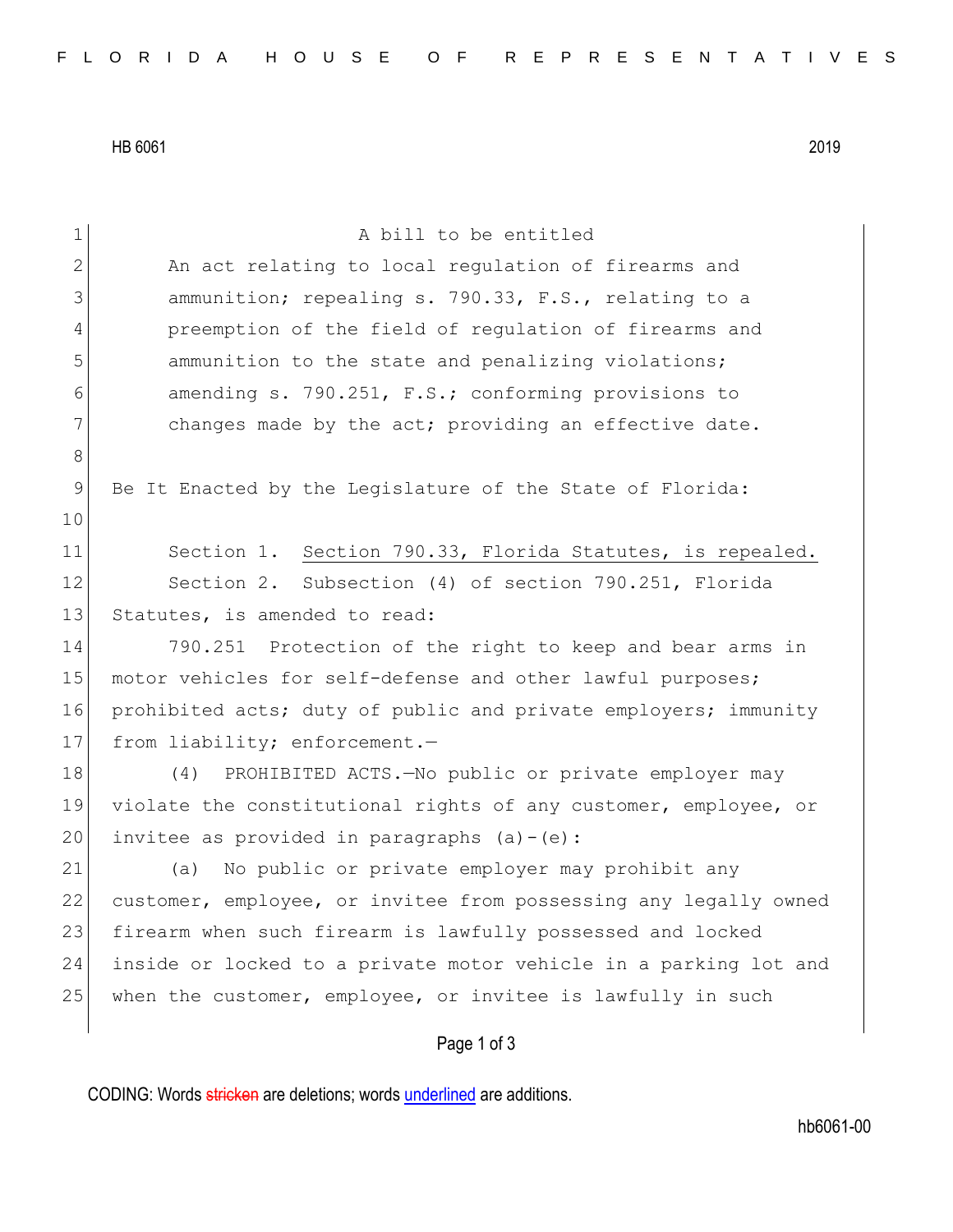## HB 6061 2019

26 area.

27 (b) No public or private employer may violate the privacy 28 rights of a customer, employee, or invitee by verbal or written inquiry regarding the presence of a firearm inside or locked to a private motor vehicle in a parking lot or by an actual search of a private motor vehicle in a parking lot to ascertain the presence of a firearm within the vehicle. Further, no public or 33 private employer may take any action against a customer, employee, or invitee based upon verbal or written statements of any party concerning possession of a firearm stored inside a private motor vehicle in a parking lot for lawful purposes. A search of a private motor vehicle in the parking lot of a public or private employer to ascertain the presence of a firearm within the vehicle may only be conducted by on-duty law enforcement personnel, based upon due process and must comply 41 with constitutional protections.

42 (c) No public or private employer shall condition 43 employment upon either:

44 1. The fact that an employee or prospective employee holds 45 or does not hold a license issued pursuant to s. 790.06; or

46 2. Any agreement by an employee or a prospective employee 47 that prohibits an employee from keeping a legal firearm locked 48 inside or locked to a private motor vehicle in a parking lot 49 when such firearm is kept for lawful purposes.

50 (d) No public or private employer shall prohibit or

## Page 2 of 3

CODING: Words stricken are deletions; words underlined are additions.